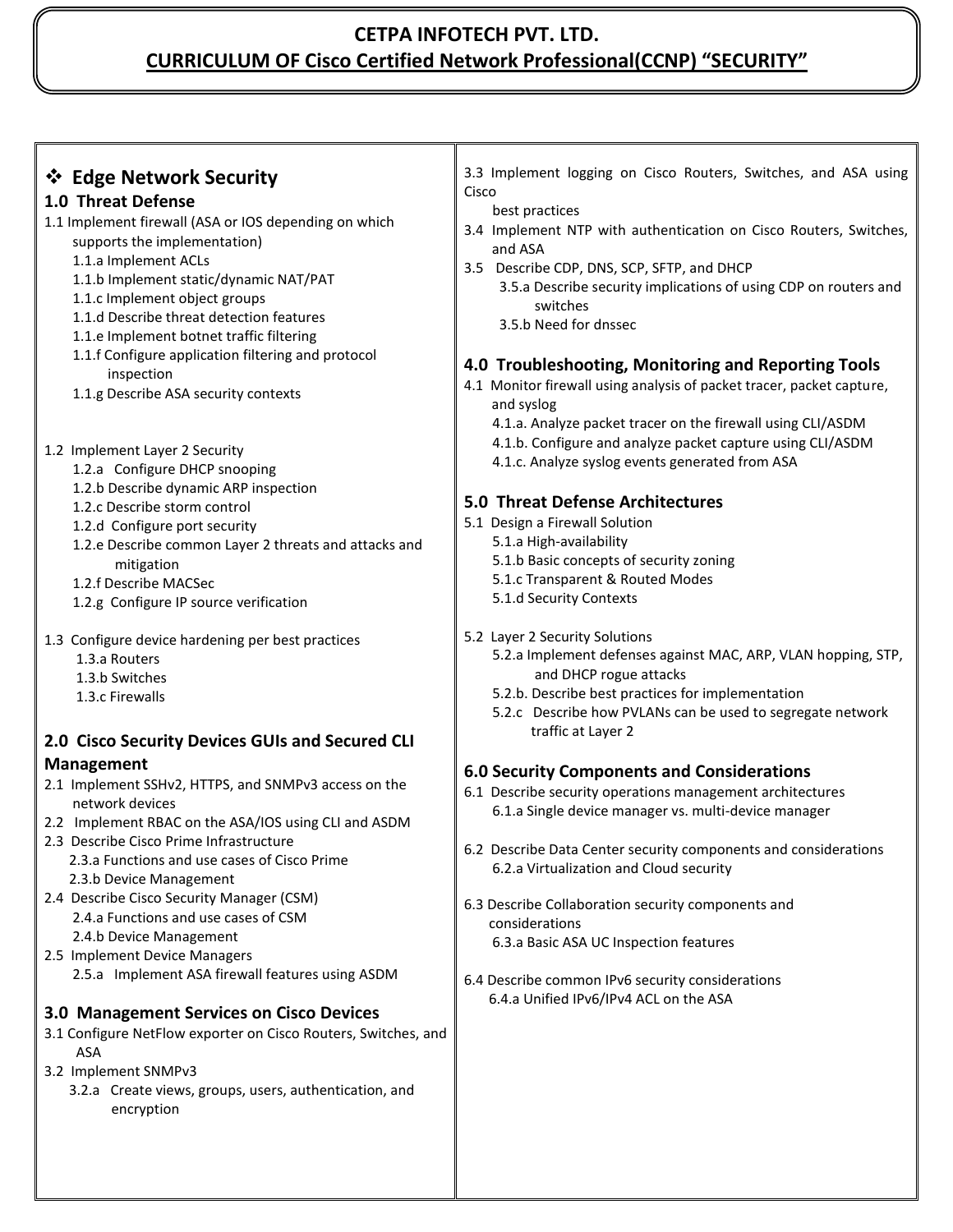| ❖ Threat Control Solutions                                                    | 2.2 Configure device hardening per best practices                                                              |  |
|-------------------------------------------------------------------------------|----------------------------------------------------------------------------------------------------------------|--|
|                                                                               | 2.2.a IPS                                                                                                      |  |
| <b>1.0 Content Security</b>                                                   | 2.2.b Content Security appliances                                                                              |  |
| 1.1 Cisco ASA 5500-X NGFW Security Services                                   |                                                                                                                |  |
| 1.1.a Describe features and functionality                                     | 3.0 Device GUIs and Secured CLI                                                                                |  |
| 1.1.b Implement web usage control (URL-filtering,                             | 3.1 Content Security                                                                                           |  |
| reputation based, file filtering)                                             | 3.1.a Implement HTTPS and SSH access                                                                           |  |
| 1.1.c Implement AVC                                                           | 3.1.b Describe configuration elements                                                                          |  |
| 1.1.d Implement decryption policies                                           | 3.1.c Implement ESA GUI for message tracking                                                                   |  |
| 1.1.e Describe traffic redirection and capture methods                        |                                                                                                                |  |
|                                                                               | 4.0 Troubleshooting, Monitoring, and Reporting Tools                                                           |  |
| 1.2 Cisco Cloud Web Security<br>1.2.a Describe features and functionality     | 4.1 Configure IME and IP logging for IPS                                                                       |  |
| 1.2.b Implement IOS and ASA connectors                                        |                                                                                                                |  |
| 1.2.c Implement AnyConnect web security module                                | 4.2 Content Security                                                                                           |  |
| 1.2.d Describe web usage control                                              | 4.2.a Describe reporting functionality                                                                         |  |
| 1.2.e Implement AVC                                                           | 4.2.b Implement the WSA Policy Trace tool                                                                      |  |
| 1.2.f Implement anti-malware                                                  | 4.2.c Implement the ESA Message Tracking tool                                                                  |  |
| 1.2.g Describe decryption policies                                            | 4.2.d Implement the ESA Trace tool                                                                             |  |
|                                                                               | 4.2.e Use web interface to verify traffic is being redirected to CWS                                           |  |
| 1.3 Cisco WSA                                                                 | 4.2.f Use CLI on IOS to verify CWS operations                                                                  |  |
| 1.3.a Describe features and functionality                                     | 4.2.g Use CLI on ASA to verify CWS operations                                                                  |  |
| 1.3.b Implement data security                                                 | 4.2.h Use the PRSM Event Viewer to verify ASA NGFW operations                                                  |  |
| 1.3.c Implement WSA Identity and Authentication,                              | 4.2.i Describe the PRSM Dashboards and Reports                                                                 |  |
| including Transparent User Identification                                     |                                                                                                                |  |
| 1.3.d Describe web usage control                                              | 4.3 Monitor Cisco Security IntelliShield<br>4.3.a. Describe at a high level the features of the Cisco Security |  |
| 1.3.e Implement AVC                                                           | IntelliShield Alert Manager Service                                                                            |  |
| 1.3.f Implement anti-malware                                                  |                                                                                                                |  |
| 1.3.g Describe decryption policies                                            | 5.0 Threat Defense Architectures                                                                               |  |
| 1.3.h Describe traffic redirection and capture methods                        | 5.1 Design IPS solution                                                                                        |  |
| (Explicit Proxy vs. Transparent Proxy)                                        | 5.1.a Deploy Inline or Promiscuous                                                                             |  |
|                                                                               | 5.1.b Deploy as IPS appliance, IPS software or hardware module                                                 |  |
| 1.4 Cisco ESA                                                                 | or IOS IPS                                                                                                     |  |
| 1.4.a Describe features and functionality<br>1.4.b Implement email encryption | 5.1.c Describe methods of IPS appliance load-balancing                                                         |  |
| 1.4.c Implement anti-spam policies                                            | 5.1.d Describe the need for Traffic Symmetry                                                                   |  |
| 1.4.d Implement virus outbreak filter                                         | 5.1.e Inline modes comparison - inline interface pair, inline                                                  |  |
| 1.4.e Implement DLP policies                                                  | VLAN pair, and inline VLAN group                                                                               |  |
| 1.4.f Implement anti-malware                                                  | 5.1.f Management options                                                                                       |  |
| 1.4.g Implement inbound and outbound mail policies and                        |                                                                                                                |  |
| authentication                                                                | <b>6.0 Content Security Architectures</b>                                                                      |  |
| 1.4.h Describe traffic redirection and capture methods                        | 6.1 Design Web Security solution                                                                               |  |
|                                                                               | 6.1.a Compare ASA NGFW vs. WSA vs. CWS                                                                         |  |
| 2.0 Threat Defense                                                            | 6.1.b Compare Physical WSA vs. Virtual WSA                                                                     |  |
| 2.1 Network IPS                                                               | 6.1.c List available CWS connectors                                                                            |  |
| 2.1.a Implement traffic redirection and capture methods                       |                                                                                                                |  |
| 2.1.b Implement network IPS deployment modes                                  | 6.2 Design Email Security solution                                                                             |  |
| 2.1.c Describe signatures engines                                             | 6.2.a Compare Physical ESA vs. Virtual ESA                                                                     |  |
| 2.1.d Implement event actions & overrides/filters                             | 6.2.b Describe Hybrid mod                                                                                      |  |
| 2.1.e Implement anomaly detection                                             |                                                                                                                |  |
| 2.1.f Implement risk ratings                                                  | 6.3 Design Application Security solution                                                                       |  |
| 2.1.g Describe IOS IPS                                                        | 6.3.a Describe the need for application visibility and control                                                 |  |
|                                                                               |                                                                                                                |  |
|                                                                               |                                                                                                                |  |
|                                                                               |                                                                                                                |  |
|                                                                               |                                                                                                                |  |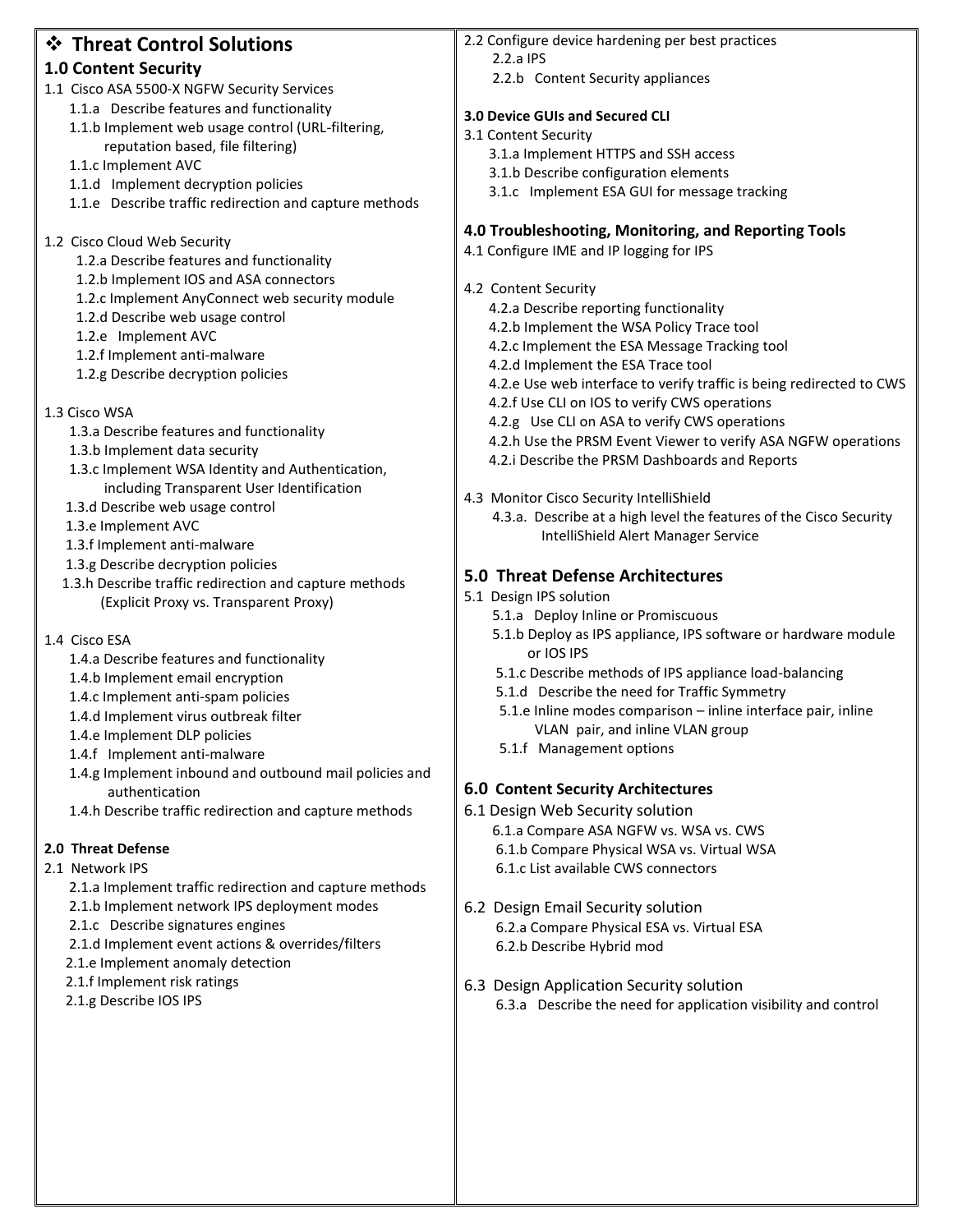|                                                                             | 1.8 Implement guest services                                          |  |  |
|-----------------------------------------------------------------------------|-----------------------------------------------------------------------|--|--|
| ❖ Secure Access Solutions                                                   | 1.8.a Managing sponsor accounts                                       |  |  |
| 1.0 Identity Management and Secure Access                                   | 1.8.b Sponsor portals                                                 |  |  |
|                                                                             | 1.8.c Guest portals                                                   |  |  |
| 1.1 Implement device administration<br>1.1.a Compare and select AAA options | 1.8.d Guest Policies                                                  |  |  |
| 1.1.b TACACS+                                                               | 1.8.e Self registration                                               |  |  |
| 1.1.c RADIUS                                                                | 1.8.f Guest activation                                                |  |  |
| 1.1.d Describe Native AD and LDAP                                           | 1.8.g Differentiated secure access                                    |  |  |
|                                                                             | 1.8.h Verify guest services operation                                 |  |  |
| 1.2 Describe identity management                                            |                                                                       |  |  |
| 1.2.a Describe features and functionality of authentication                 | 1.9 Implement posture services                                        |  |  |
| and authorization                                                           | 1.9.a Describe the function of CoA to support posture services        |  |  |
| 1.2.b Describe identity store options (i.e., LDAP, AD, PKI,                 | 1.9.b Agent options                                                   |  |  |
| OTP, Smart Card, local)                                                     | 1.9.c Client provisioning policy and redirect ACL                     |  |  |
| 1.2.c Implement accounting                                                  | 1.9.d Posture policy                                                  |  |  |
|                                                                             | 1.9.e Quarantine/remediation                                          |  |  |
| 1.3 Implement wired/wireless 802.1X                                         | 1.9.f Verify posture service operation                                |  |  |
| 1.3.a Describe RADIUS flows                                                 | 1.10 Implement BYOD access                                            |  |  |
| 1.3.b AV pairs                                                              | 1.10.a Describe elements of a BYOD policy                             |  |  |
| 1.3.c EAP types                                                             | 1.10.b Device registration                                            |  |  |
| 1.3.d Describe supplicant, authenticator, and server                        | 1.10.c My devices portal                                              |  |  |
| 1.3.e Supplicant options                                                    | 1.10.d Describe supplicant provisioning                               |  |  |
| 1.3.f 802.1X phasing (monitor mode, low impact, closed                      |                                                                       |  |  |
| mode)                                                                       | 2.0 Threat Defense                                                    |  |  |
| 1.3.g AAA server                                                            | 2.1 Describe TrustSec Architecture                                    |  |  |
| 1.3.h Network access devices                                                | 2.1.a SGT Classification - dynamic/static                             |  |  |
|                                                                             | 2.1.b SGT Transport - inline tagging and SXP                          |  |  |
| 1.4 Implement MAB                                                           | 2.1.c SGT Enforcement - SGACL and SGFW                                |  |  |
| 1.4.a Describe the MAB process within an 802.1X                             | 2.1.d MACsec                                                          |  |  |
| framework                                                                   |                                                                       |  |  |
| 1.4.b Flexible authentication configuration                                 | 3.0 Troubleshooting, Monitoring, and Reporting Tools                  |  |  |
| 1.4.c ISE authentication/authorization policies                             | 3.1 Troubleshoot identity management solutions                        |  |  |
| 1.4.d ISE endpoint identity configuration<br>1.4.e Verify MAB Operation     | 3.1.a Identify issues using authentication event details in Cisco ISE |  |  |
|                                                                             | 3.1.b Troubleshoot using Cisco ISE diagnostic tools                   |  |  |
| 1.5 Implement network authorization enforcement                             | 3.1.c Troubleshoot endpoint issues                                    |  |  |
| 1.5.a dACL                                                                  | 3.1.d Use debug commands to troubleshoot RADIUS and 802.1X            |  |  |
| 1.5.b Dynamic VLAN assignment                                               | on IOS switches and wireless controllers                              |  |  |
| 1.5.c Describe SGA                                                          | 3.1.e Troubleshoot backup operations                                  |  |  |
| 1.5.d Named ACL                                                             |                                                                       |  |  |
| 1.5.e CoA                                                                   | <b>4.0 Threat Defense Architectures</b>                               |  |  |
|                                                                             | 4.1 Design highly secure wireless solution with ISE                   |  |  |
| 1.6 Implement Central Web Authentication (CWA)                              | 4.1.a Identity Management                                             |  |  |
| 1.6.a Describe the function of CoA to support web                           | 4.1.b 802.1X                                                          |  |  |
| authentication                                                              | 4.1.c MAB                                                             |  |  |
| 1.6.b Configure authentication policy to facilitate CWA                     | 4.1.d Network authorization enforcement                               |  |  |
| 1.6.c URL redirect policy                                                   | 4.1.e CWA                                                             |  |  |
| 1.6.d Redirect ACL                                                          | 4.1.f Profiling                                                       |  |  |
| 1.6.e Customize web portal                                                  | 4.1.g Guest Services                                                  |  |  |
| 1.6.f Verify central web authentication operation                           | 4.1.h Posture Services                                                |  |  |
|                                                                             | 4.1.i BYOD Access                                                     |  |  |
| 1.7 Implement profiling                                                     |                                                                       |  |  |
| 1.7.a Enable the profiling services<br>1.7.b Network probes                 | 5.0 Design Identity Management Architectures                          |  |  |
| 1.7.c IOS Device Sensor                                                     | 5.1 Device administration                                             |  |  |
| 1.7.d Feed service                                                          | 5.2 Identity Management<br>5.3 Profiling                              |  |  |
| 1.7.e Profiling policy rules                                                | 5.4 Guest Services                                                    |  |  |
| 1.7.f Utilize profile assignment in authorization policies                  | 5.5 Posturing Services                                                |  |  |
| 1.7.g Verify profiling operation                                            | 5.6 BYOD Access                                                       |  |  |
|                                                                             |                                                                       |  |  |